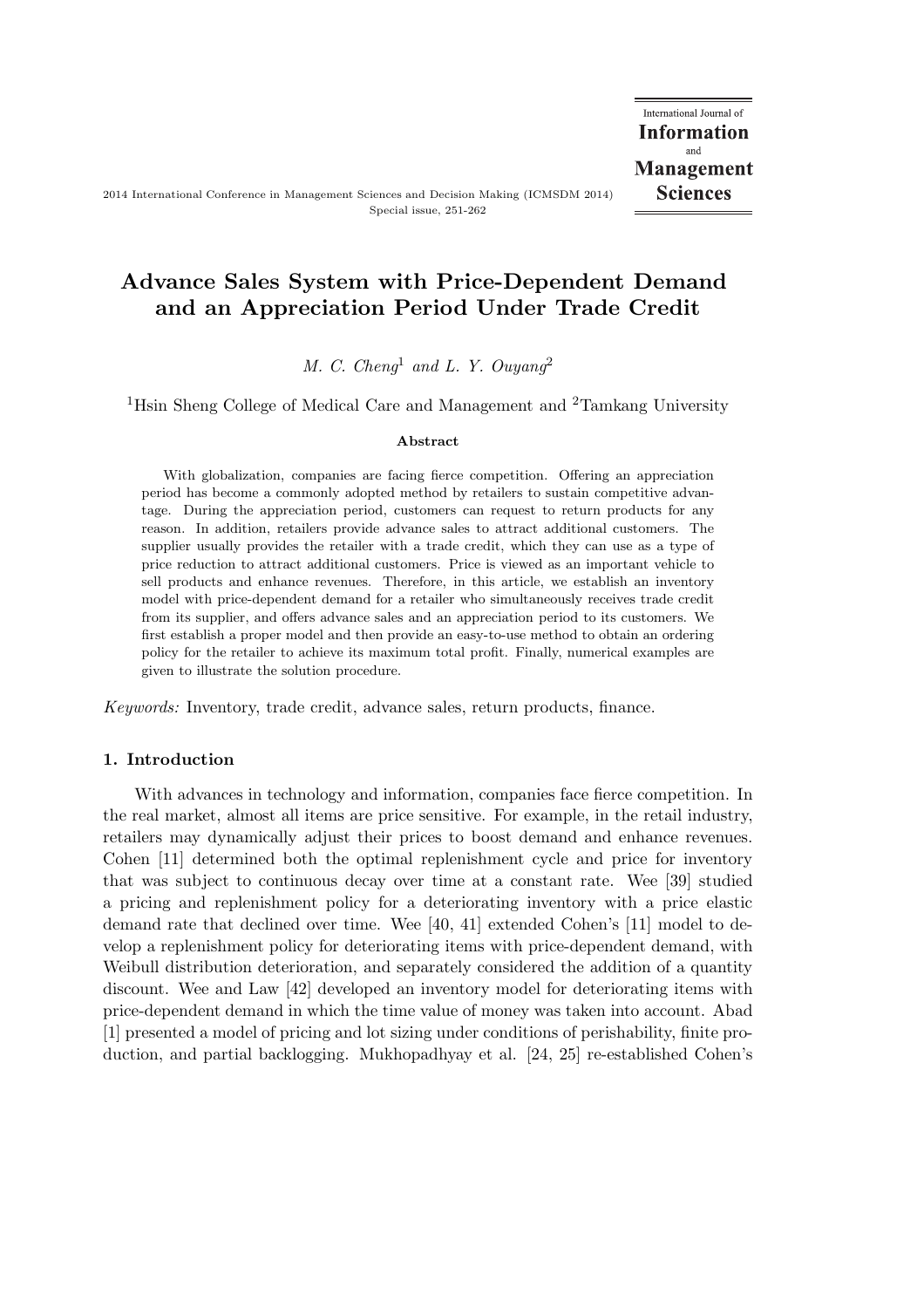[11] model by taking a price elastic demand rate and considering a time-proportional and two-parameter Weibull distribution deterioration rate separately. Chang et al. [6] introduced a deteriorating inventory model with price-time dependent demand and partial backlogging. In Yang et al. [46], a model with price-dependent demand and partial backlogging is developed. The backlogging rate is variable and dependent on the waiting time for the next replenishment. Begum et al. [2] developed the inventory model with deteriorating items and price-dependent demand and proposed an optimal ordering policy. Soni and Patel [26] developed an inventory model for non-instantaneous deteriorating items with imprecise deterioration free time and credibility constraints. The model assumes price sensitive demand when the product has no deterioration, and price and time dependent demand when the product has deterioration.

Many surveys reveal that more than 70% of customers will first consider the return conditions prior to making a purchase. Retailers offer consumers return guarantees to reduce consumer risk because customers cannot fully evaluate a product before purchase. Petersen and Kumar [30] empirically demonstrated the role of product returns in the exchange process by determining the exchange process factors that help explain product return behavior and the consequences of product returns on future customer and firm behavior. Davis et al. [12] developed a simple model that allows the retailer to determine conditions in which money-back guarantees (MBGs) work best to enhance profits and social welfare. Davis et al. [13] employed an analytical model to help identify potential causes for variation among retailers' return policies. Hess et al. [16] suggested that retailers provide a return guarantee to increase market demand and reduce consumer risk. Shieh [32] studied the informational role and optimality of the common business practice of money-back guarantees in a signaling model with quality uncertainty and risk-neutral buyers. Yalabik et al. [45] developed an integrated approach for analyzing logistics and marketing decisions within the context of designing an optimal returns system for a retailer servicing two distinct market segments. Li et al. [19] studied the direct distributor's pricing strategy, the return policy, and the quality policy in four scenarios. The scenarios include situations where customer's demand is sensitive to either price or the return policy, and where the return is sensitive to either the return policy or the quality.

Advance sales policies are widely used by retailers, for example, G-music.com.tw, Amazon.com, and Eslitebooks.com. Xie and Shugan [44] showed that advance-selling profits are not gained from buyer surplus, but from an increased number of buyers being able to purchase. Moe and Fader [23] demonstrated the ability to forecast new album sales before the actual launch of the album, based only on the pattern of advance orders. You [47] addressed a service inventory control problem in which a firm sells products through an advance booking system, with the aim of optimizing product price to maximize the total expected profit. You [48] developed an advance sales system in which a firm sells perishable inventory using a reservation system during the sales season over a limited planning time interval. You and Wu [49] investigated the problem of ordering and pricing over a finite time planning horizon for an inventory system with advance sales and spot sales. They sought to develop a solution procedure that determines the optimal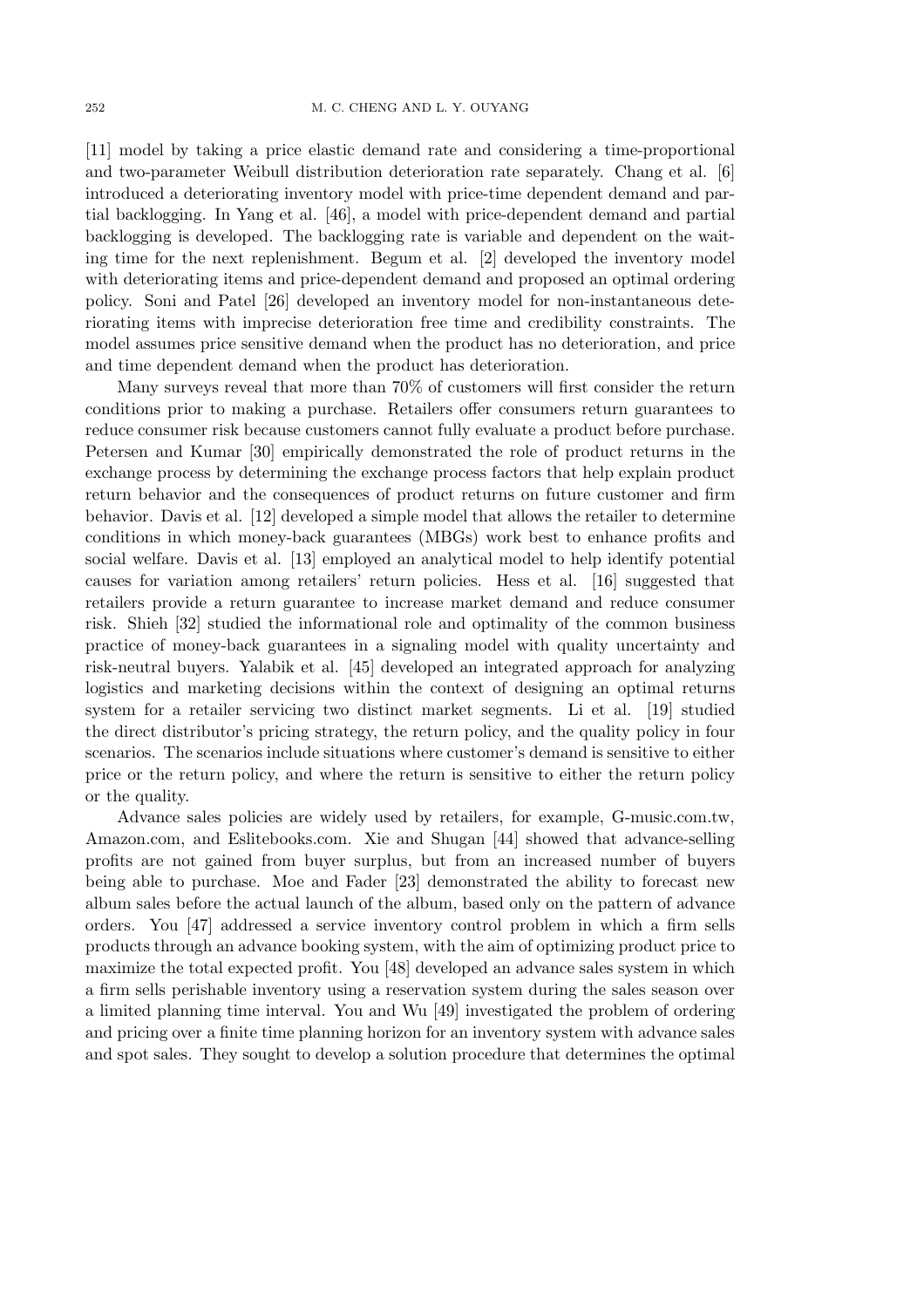advance sales price, spot sales price, order size, and replenishment frequency. Tsao [37] considered retailer's promotion and replenishment policies with an advance sales discount under the supplier's and retailer's trade credits and presented an algorithm to simultaneously determine the optimal promotion effort and replenishment cycle time. Mesak et al. [22] employed the techniques of calculus of variations and optimal control theory to derive 10 main propositions and provide the optimal service capacity allocation policy in an advance selling environment in continuous time. Chen and Cheng [10] established an inventory model for retailers who simultaneously receive a permissible delay in payments from suppliers while offering advance sales to customers. Many related papers can be found in Weng and Parlar [43], Tang et al. [33], and McCardle et al. [21].

Furthermore, providing trade credit is the largest source of financing for small and medium enterprises. Goyal [14] used the average cost approach to establish an economic ordering quantity (EOQ) model and analyze the effect of trade credit on the optimal inventory policy. Teng [34] amended Goyal's [14] model by considering the difference between the unit price and unit cost and found that it makes economic sense for a wellestablished buyer to order less quantity and take the benefits of the permissible delay more frequently. Ouyang et al. [29] developed a general EOQ model with trade credit for a retailer to determine the optimal shortage interval and replenishment cycle. Huang et al. [18] proposed a retailer's EOQ model with limited storage space under partially permissible delay in payments. Chang et al. [5] established a mathematical model to determine the optimal payment period and replenishment cycle. In the developed model, the effect of the inflation rate, deterioration rate, and delay in payment are discussed simultaneously. Balkhi [3] provided a general finite horizon trade credit economic ordering policy for an inventory model with deteriorating items under inflation and time value of money when shortages are not allowed. Other papers related to trade credit can be found in works by Chang and Teng [4], Chung and Liao [7], Chung et al. [8], Huang [17], Sarker et al. [31], Ouyang et al. [27], Ouyang and Cheng [28], Teng et al. [35, 36], Goyal et al. [15], Chen and Kang [9], Urban [38], and Lou and Wang [20].

From the above discussion, we propose the inventory issues including price-dependent demand, return products, advance sales, and trade credit. In this paper, we establish an inventory model with price-dependent demand for a retailer who simultaneously receives trade credit from its supplier, and offers advance sales and an appreciation period to its customers. The paper is organized as follows. The related literature is reviewed in Section 1, and the notation and assumptions are introduced in Section 2. We develop the models in Section 3, and the theoretical results are presented in Section 4. In Section 5, a numerical example is given to illustrate the solution procedure. Finally, the conclusions and directions for future research are given in Section 6.

#### 2. Notation and Assumptions

The mathematical model in this paper is developed on the following notation and assumptions.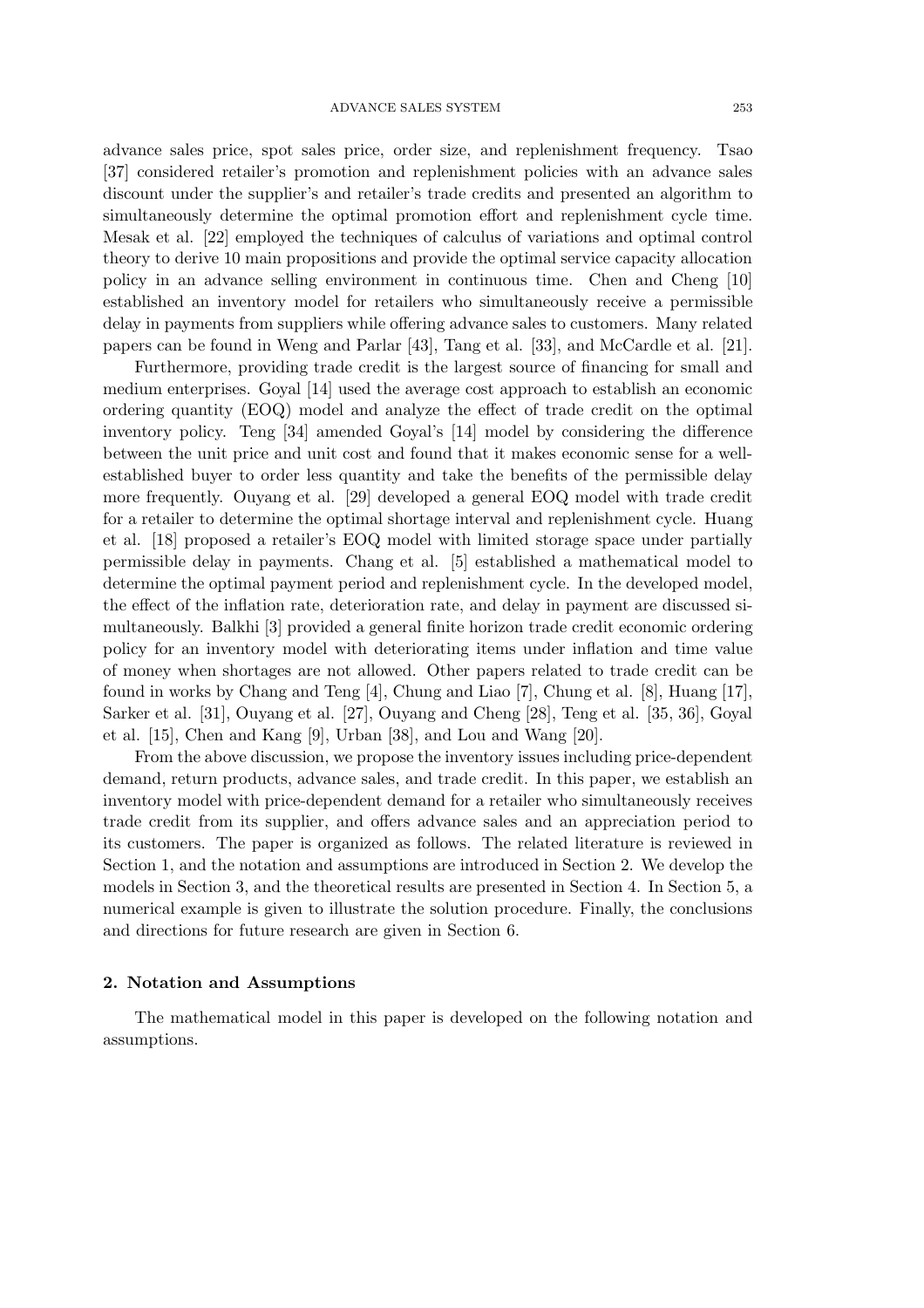| Notation:                                                             |                                                                                                                                                        |
|-----------------------------------------------------------------------|--------------------------------------------------------------------------------------------------------------------------------------------------------|
| $\boldsymbol{p}$                                                      | unit selling price                                                                                                                                     |
| $p^*$                                                                 | optimal selling price                                                                                                                                  |
| $\boldsymbol{c}$                                                      | unit purchase cost, $c < p$                                                                                                                            |
| $\boldsymbol{s}$                                                      | ordering cost per order                                                                                                                                |
| $\boldsymbol{k}$                                                      | cost of implementing advance sales                                                                                                                     |
| $\boldsymbol{h}$                                                      | unit holding cost per unit of time excluding interest charges                                                                                          |
| $I_c$                                                                 | interest charges per \$ investment in stocks per unit of time                                                                                          |
| $I_e$                                                                 | interest earned per \$ per unit of time                                                                                                                |
| $\boldsymbol{M}$                                                      | permissible delay in settling account / trade credit period                                                                                            |
| $\overline{N}$                                                        | appreciation period                                                                                                                                    |
| $t_p$                                                                 | advance selling period                                                                                                                                 |
| $\delta$                                                              | advance sales discount rate (i.e., all products are $\delta\%$ off during the advance<br>sale period ) with $\delta \leq 1 - c/p,$ a decision variable |
| $\gamma$                                                              | sales discount rate for return products                                                                                                                |
| $\beta$                                                               | the prepaid deposit rate, where $0 < \beta \leq 1$                                                                                                     |
| $\theta$                                                              | product return rate, where $0 \le \theta < 1$                                                                                                          |
| $\, T \,$                                                             | sales period                                                                                                                                           |
| $T^*$                                                                 | optimal sales period                                                                                                                                   |
| Q                                                                     | order quantity                                                                                                                                         |
| $Q^*$                                                                 | optimal order quantity                                                                                                                                 |
| Z(p,T)                                                                | total profit                                                                                                                                           |
| $Z^*$                                                                 | maximum total profit per unit of time, i.e., $Z^* = Z(p^*, T^*)$ .                                                                                     |
| Assumptions:                                                          |                                                                                                                                                        |
| 1. The inventory system here is for a single item in a single season. |                                                                                                                                                        |

- 2. The replenishment occurs instantaneously at an infinite rate.
- 3. Shortages are not allowed.
- 4. Customers who accept advance sales offers must prepay a deposit for the pre-committed orders.
- 2. The demand rate decreases exponentially. It is an assumed function of the selling price p and the relationship is described by the following formula.  $D(p) = ae^{-bp}$ , where  $a > 0$  is initial demand and b is a constant, governing the decreasing rate of the demand.
- 6. In the advance selling period  $[0, t_p]$ , all customers are offered a unit advance sales price  $(1 - \delta)p$  for their purchases and required to pay a deposit  $\beta(1 - \delta)p$  for a precommitted order. At the end of the advance selling period, the customer receives the item he/she pre-ordered and has to pay the retailer the remaining balance.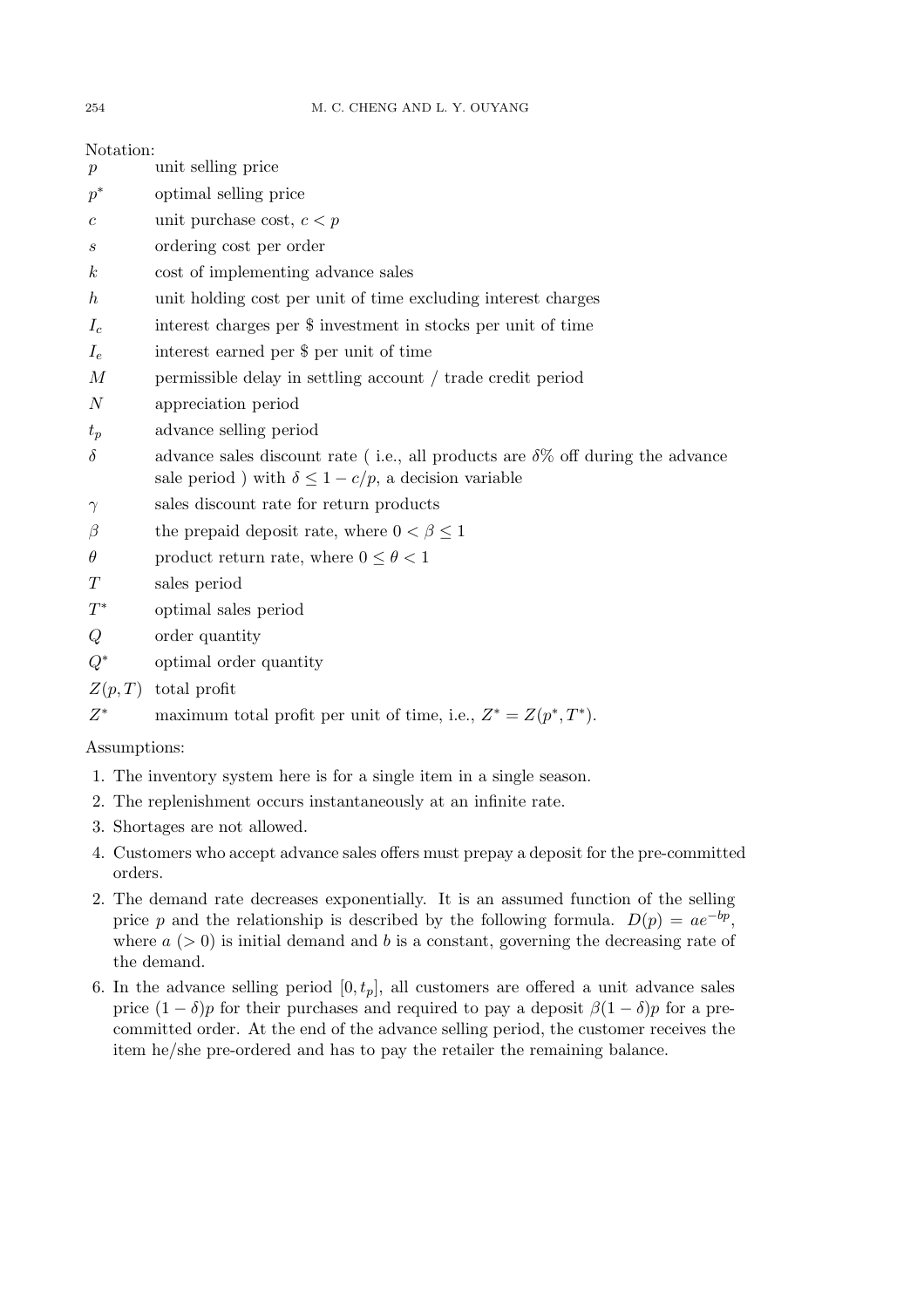- 7. Retailers offer consumers return guarantees during the appreciation period. Customers can make a request to return products for any kind of reason during the appreciation period.
- 8. At time  $T + N$ , all the return items are sold at a discounted price  $p(1 \gamma)$ .

## 3. Mathematical Formulation

This article discusses the inventory problem with appreciation period and trade credit under advance sales. The retailer simultaneously receives trade credit from its supplier, and offers advance sales and an appreciation period to its customers. Figure 1 displays the behavior of inventory level. In the advance selling period  $[0, t_p]$ , all customers are offered a unit advance sales price  $(1 - \delta)p$  for their purchases and required to pay a prepaid deposit with the rate  $\beta$ . In addition, product return rate  $\theta$  is given.



Figure 1: The retailer's inventory level with advance sales.

The objective here is to maximize the retailer's total profit. The total profit consists of the following elements:

(a) the sales revenue=

$$
p(1-\delta)(1-\theta)D_a(p)t_p+p(1-\theta)D_s(p)(T-t_p)+p(1-\gamma)[\theta D_a(p)t_p+\theta D_s(p)(T-t_p)],
$$

- (b) cost of implementing advance sales  $= k$ ,
- (c) cost of placing an order  $= s$ ,
- (d) cost of purchasing =  $c[D_a(p)t_p + D_s(p)(T t_p)],$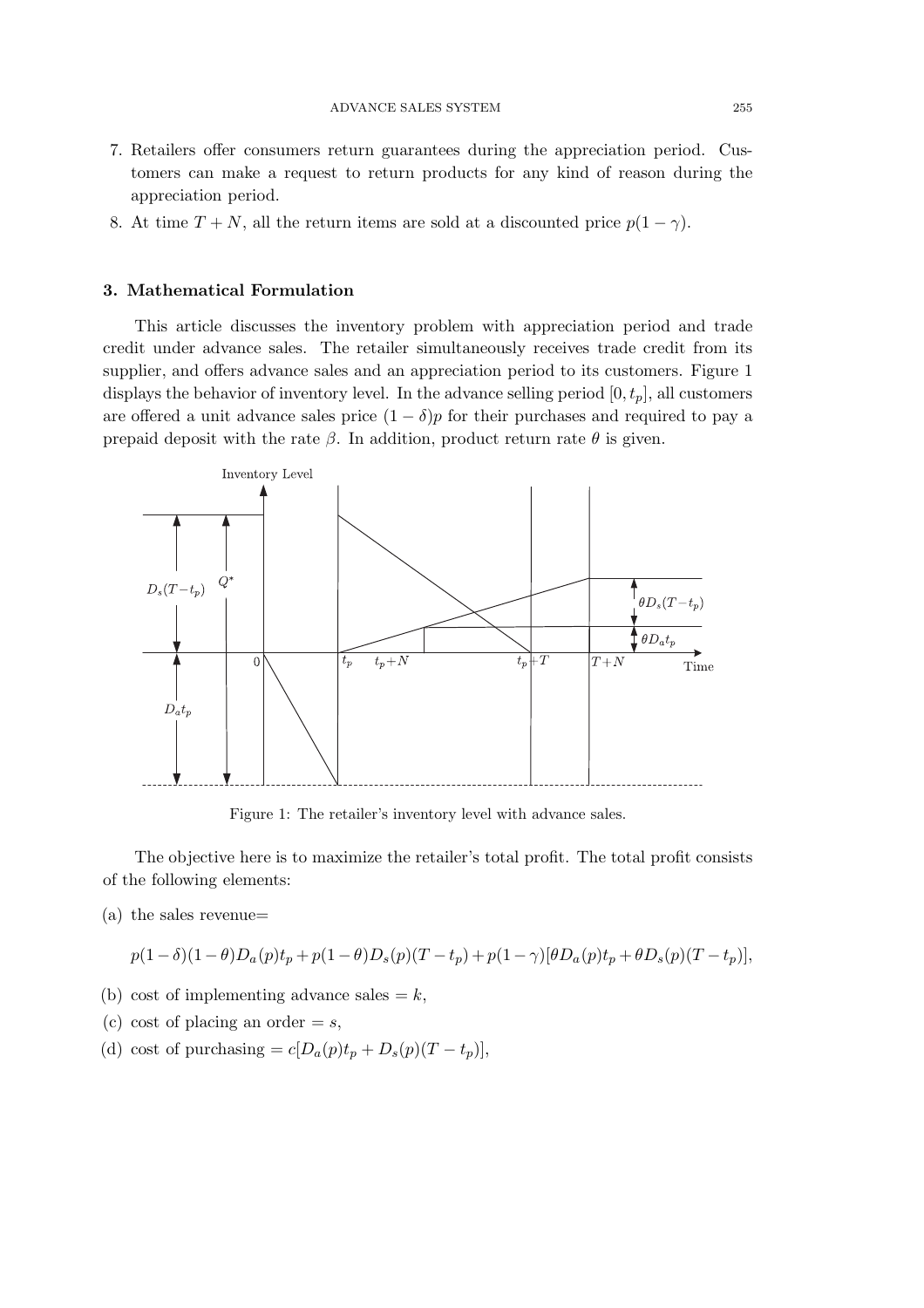(e) cost of carrying inventory (excluding interest payable)  $=$ 

$$
h\Big[\frac{D_s(p)(T-t_p)^2(1+\theta)}{2}+\theta D_a(p)t_p(T-t_p)+\frac{\theta D_a(p)t_pN}{2}\Big],
$$

(f) interest payable and interest earned.

To calculate the interest payable and interest earned, based on whether the payment is made before or after the end of the spot selling period, we have the following two cases: (i)  $T - t_p \leq M$  ( $T \leq M + t_p$ ) and (ii)  $T - t_p \geq M$  ( $T \geq M + t_p$ ). Figure 2 displays the cumulative quantity to earn interest and to incur interest charges in these two cases.



Figure 2: The retailer's cumulated quantity to earn interest and to incur interest charges.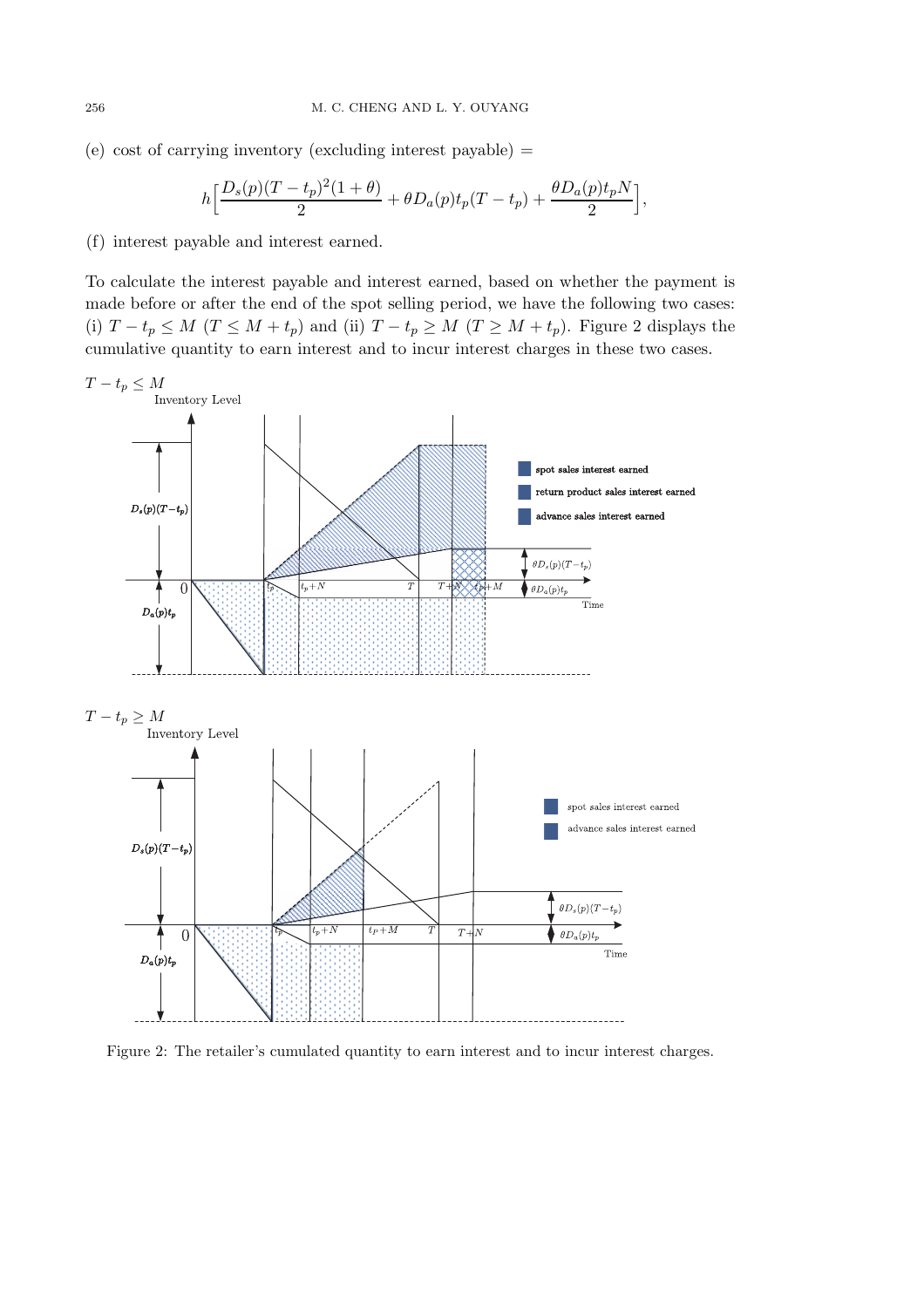Case 1:  $T \leq M + t_p$ 

In this case, the permissible payment time expires on or after the end of the spot selling period. Thus, the retailer pays no interest for the items kept in stock. In addition, the retailer uses the sales revenue to earn interest at the rate of  $I<sub>e</sub>$  during the period  $[0, t_p + M]$ . In the advance selling period  $[0, t_p]$ , all customers are offered a unit advance sales price  $(1 - \delta)p$  for their purchases and required to pay a deposit  $\beta(1 - \delta)p$  for a pre-committed order. At the end of the advance selling period (i.e., the beginning of the spot selling period), the customer receives the item he/she pre-ordered and has to pay the retailer the remaining balance. By using the deposit income in the advance selling period  $[0, t_p]$ , the retailer can earn interest  $I_e \beta p(1-\delta)D_a(p)t_p^2$ . Further, at time  $t_p$ , the customers will receive the item he/she pre-ordered and pay the retailer the remaining balance. Therefore, during the trade credit period  $[t_p, t_p + M]$ , the retailer uses advance sales income to earn interest  $(1 - \delta)pI_eD_a(p)t_p(M - \theta M + \frac{\theta N}{2})$ . In addition, during the spot selling period  $[t_p, T]$ , the retailer sells the products and uses the sales revenue to earn interest. Therefore, the interest earned during  $[t_p, t_p + M]$  is

$$
\frac{I_e p D_s(p)(T - t_p)^2}{2} + I_e p D_s(p)(T - t_p)(M + t_p - T)
$$
  

$$
-\frac{I_e p \theta D_s(p)(T + N - t_p)(T - t_p)}{2} - I_e p \theta D_s(p)(T - t_p)(M + t_p - T - N).
$$

In addition, the amount of return product is  $\theta[D_a(p)t_p + D_s(p)(T-t_p)]$ . At time  $T + N$ , the retailer sells all the return items at a discounted price  $p(1 - \gamma)$  and obtains a return product sales income  $p(1 - \gamma)\theta[D_a(p)t_p + D_s(p)(T - t_p)]$ . Using the amount, the retailer gains interest income  $I_e p(1 - \gamma) \theta [D_a(p)t_p + D_s(p)(T - t_p)](t_p + M - T - N)$ . Thus, the interest earned during this sales season, including advance sales and spot sales, is as follows:

$$
\frac{I_e \beta p (1 - \delta) D_a(p) t_p^2}{2} + (1 - \delta) p I_e D_a(p) t_p (M - \theta M + \frac{\theta N}{2})
$$
  
+ 
$$
\frac{I_e p D_s(p) (T - t_p)^2}{2} + I_e p D_s(p) (T - t_p) (M + t_p - T)
$$
  
- 
$$
\frac{I_e p \theta D_s(p) (T + N - t_p) (T - t_p)}{2} - I_e p \theta D_s(p) (T - t_p) (M + t_p - T - N)
$$
  
+ 
$$
I_e p (1 - \gamma) \theta [D_a(p) t_p + D_s(p) (T - t_p)] (t_p + M - T - N)
$$

Case 2:  $T \geq M + t_p$ 

In this case, the permissible payment time expires on or before the end of the spot selling period. The interest payable is  $\frac{cI_cD_s(p)(T-t_p-M)^2}{2}$  $\frac{1-t_p-M}{2}$ . Similar with the situation that in Case 1, by using the deposit income, the retailer can earn interest  $\frac{I_e\beta p(1-\delta)D_a(p)t_p^2}{2}$ . During the trade credit period  $[t_p, t_p + M]$ , the retailer uses advance sales income to earn interest  $(1 - \delta)pI_eD_a(p)t_p(M - \theta M + \frac{\theta N}{2})$  $\frac{N}{2}$ ). In addition, during the spot selling period  $[t_p, t_p + M]$ , the retailer sells the products and uses the sales revenue to earn interest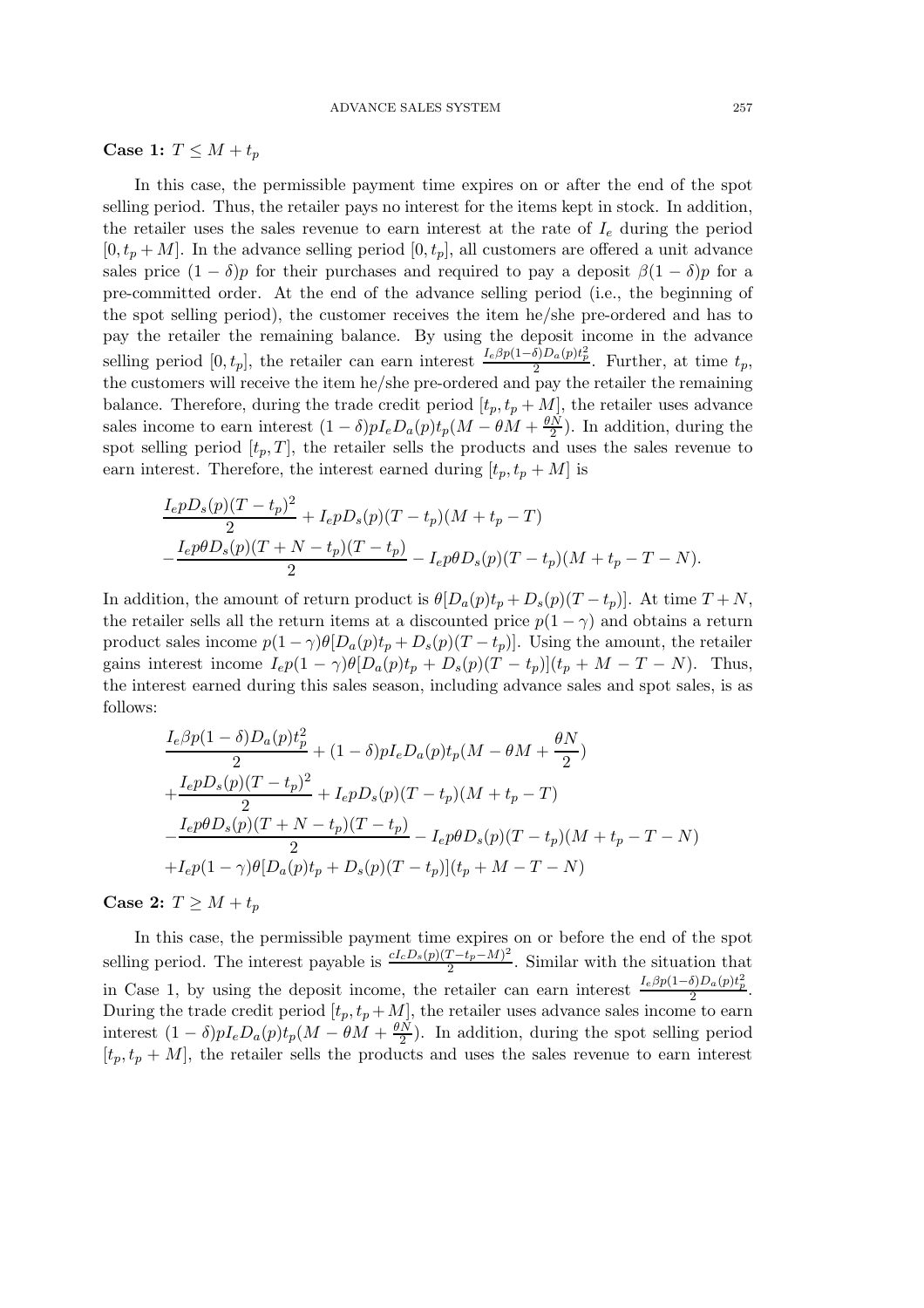$(1-\theta)pI_eD_s(p)M^2$  $\frac{2D_s(p)M}{2}$ . Thus, the interest earned during this sales season, including advance sales and spot sales, is as follows:

$$
\frac{I_e \beta p (1 - \delta) D_a(p) t_p^2}{2} + (1 - \delta) p I_e D_a(p) t_p (M - \theta M + \frac{\theta N}{2}) + \frac{(1 - \theta) p I_e D_s(p) M^2}{2}.
$$

Therefore, the retailer's total profit is

$$
\begin{cases} Z_1(p,T), \ T \leq M + t_p, \\ Z_2(p,T), \ T \geq M + t_p. \end{cases} \tag{3.1}
$$

where

$$
Z_{1}(p,T) = p(1 - \delta)(1 - \theta)D_{a}(p)t_{p} + p(1 - \theta)D_{s}(p)(T - t_{p})
$$
  
+p(1 - \gamma)[\theta D\_{a}(p)t\_{p} + \theta D\_{s}(p)(T - t\_{p})] - c[D\_{a}(p)t\_{p} + D\_{s}(p)(T - t\_{p})] - k - s  
-h\left[\frac{D\_{s}(p)(T - t\_{p})^{2}(1 + \theta)}{2} + \theta D\_{a}(p)t\_{p}(T - t\_{p}) + \frac{\theta D\_{a}(p)t\_{p}N}{2}\right]  
+ \frac{I\_{e}\beta p(1 - \delta)D\_{a}(p)t\_{p}^{2}}{2} + (1 - \delta)pI\_{e}D\_{a}(p)t\_{p}(M - \theta M + \frac{\theta N}{2})  
+ \frac{I\_{e}pD\_{s}(p)(T - t\_{p})^{2}}{2} + I\_{e}pD\_{s}(p)(T - t\_{p})(M + t\_{p} - T)  
- \frac{I\_{e}p\theta D\_{s}(p)(T + N - t\_{p})(T - t\_{p})}{2} - I\_{e}p\theta D\_{s}(p)(T - t\_{p})(M + t\_{p} - T - N)  
+ I\_{e}p(1 - \gamma)\theta[D\_{a}(p)t\_{p} + D\_{s}(p)(T - t\_{p})](t\_{p} + M - T - N) (3.2)

and

$$
Z_2(p,T) = p(1 - \delta)(1 - \theta)D_a(p)t_p + p(1 - \theta)D_s(p)(T - t_p) + p(1 - \gamma)[\theta D_a(p)t_p + \theta D_s(p)(T - t_p)] - c[D_a(p)t_p + D_s(p)(T - t_p)] - k - s - h\left[\frac{D_s(p)(T - t_p)^2(1 + \theta)}{2} + \theta D_a(p)t_p(T - t_p) + \frac{\theta D_a(p)t_pN}{2}\right] - \frac{cI_cD_s(p)(T - t_p - M)^2}{2} + \frac{I_e\beta p(1 - \delta)D_a(p)t_p^2}{2} + (1 - \delta)pI_eD_a(p)t_p(M - \theta M + \frac{\theta N}{2}) + \frac{(1 - \theta)pI_eD_s(p)M^2}{2}.
$$
(3.3)

### 4. Theoretical Results

In this section, we present the solution procedure and find the optimal solution to the aforementioned two cases. Our purpose is to determine  $p^*$  and  $T^*$  which maximize the total profit  $Z(p^*,T^*)$ . The optimal solutions  $P^*$  and  $T^*$  (we denote them as  $p_1^*$  $_1^*$  and  $T_1^*$ <sup>\*\*</sup><sub>1</sub>), for case 1, need to satisfy equations  $\frac{\partial Z_1(p,T)}{\partial p} = 0$  and  $\frac{\partial Z_1(p,T)}{\partial T} = 0$ . Furthermore, to make sure that the total profit per unit time  $Z_1(p,T)$  is concave and reaches its global maximum at point  $(p^*,T^*)$ , the following conditions have to be satisfied.

$$
\left. \frac{\partial^2 Z_1(p,T)}{\partial p^2} \right|_{p^*,T^*} < 0,\tag{4.1}
$$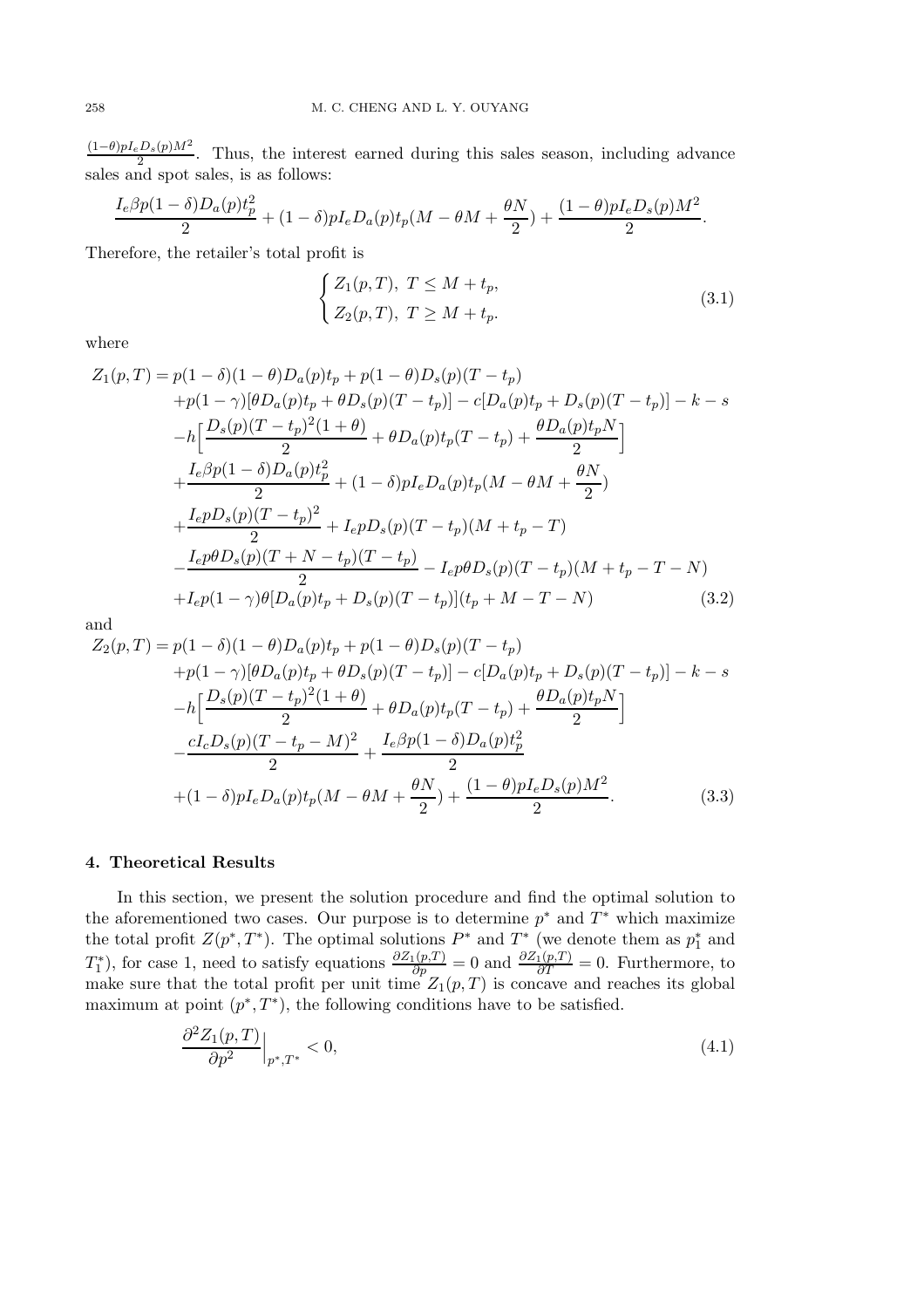$$
\left. \frac{\partial^2 Z_1(p,T)}{\partial T^2} \right|_{p^*,T^*} < 0,\tag{4.2}
$$

and

$$
\frac{\partial^2 Z_1(p,T)}{\partial p^2}\Big|_{p^*,T^*} \times \frac{\partial^2 Z_1(p,T)}{\partial T^2}\Big|_{p^*,T^*} - \left[\frac{\partial^2 Z_1(p,T)}{\partial p \partial T}\Big|_{p^*,T^*}\right]^2 < 0. \tag{4.3}
$$

Consequently, the optimal solution occurs at point  $(p^*,T^*)$ , which satisfies  $\frac{\partial Z_1(p,T)}{\partial p}$  = 0 and  $\frac{\partial Z_1(p,T)}{\partial T} = 0$ , simultaneously.

Similarly, the optimal solutions  $p^*$  and  $T^*$  (we denote them as  $p_2^*$ )  $_2^*$  and  $T_2^*$  $x_2^*$ , for case 2, can be found by solving equations  $\frac{\partial Z_2(p,T)}{\partial p} = 0$  and  $\frac{\partial Z_2(p,T)}{\partial T} = 0$ .

From the above results, we develop the following algorithm to obtain the optimal ordering policy.

## Algorithm

- Step 1. By solving  $\frac{\partial Z_1(p,T)}{\partial p} = 0$  and  $\frac{\partial Z_1(p,T)}{\partial T} = 0$ , we obtain  $p_1^*$  $_1^*$  and  $T_1^*$  $j_1^*$ , then substituting  $(p_1^*$ <sup>\*</sup><sub>1</sub>, T<sup>\*</sup><sub>1</sub>) into equation (3.2). By solving  $\frac{\partial Z_2(p,T)}{\partial p} = 0$  and  $\frac{\partial Z_2(p,T)}{\partial T} = 0$ , we obtain  $p_2^*$  $x_2^*$  and  $T_2^*$  $x_2^*$ , then substituting  $(p_2^*)$  $x_2^*, T_2^*$  into equation (3.3).
- Step 2. (a) if  $T_1^* \leq M + t_p$ , we obtain  $Z_1(p_1^*$  $x_1^*, T_1^*$ ), otherwise, we let  $Z_1(p_1^*)$  $t_1^*, T_1^*) = 0.$ (b) if  $T_2^* \geq M + t_p$ , we obtain  $Z_2(p_2^*$  $x_2^*$ ,  $T_2^*$ ), otherwise, we let  $Z_2(p_2^*$  $x_2^*, T_2^*) = 0.$
- Step 3. Set  $Z(p^*,T^*) = \text{Max}\{Z_1(p_1^*)\}$  $_1^*, T_1^*$ ),  $Z_2(p_2^*)$  $\{x_2^*, T_2^*\}$  then  $(p^*, T^*)$  is the optimal solution.

Once we obtain  $(p^*,T^*)$ , the optimal ordering quantity  $Q^* = D_a(p^*)t_p + D_s(p^*)(T^*$  $t_n$ ) follows.

## 5. Numerical Examples

In this section, we give one numerical example to illustrate the above solution procedure. The supplier offers a permissible delay if the payment is made within 30 days (i.e.,  $M = 1$  month). The retailer offers the customers a 45-day advance selling period (i.e.,  $M = 45/30$  month) and a 10-day appreciation period (i.e.,  $M = 10/30$  month). During the appreciation period, customers can make a request to return their products for any reason. The interest earned per \$ per year is 5% and the interest charges per \$ investment in stocks per year is 3%. In addition,  $h = \frac{1}{\pm i}$  month,  $c = \frac{1}{2}$  / unit,  $\theta = 0.03, a = 10^7, b = 1.5, \beta = 0.3, \delta = 0.3, \gamma = 0.4, k = 50, \text{ and } s = \$50.$ 

Under the above-given parameter values, applying the solution procedure and algorithm, we obtain the optimal solution  $(p^*,T^*) = (p_2^*)$  $\binom{2}{2}, T_2^*$  = (8.07497, 2.73467) and  $\overset{-}{Z_2}(p_2^*)$  $Z_2^*$ ,  $T_2^*$ ) = 1975.4. The optimal order quantity  $Q^* = 3185.46$  units.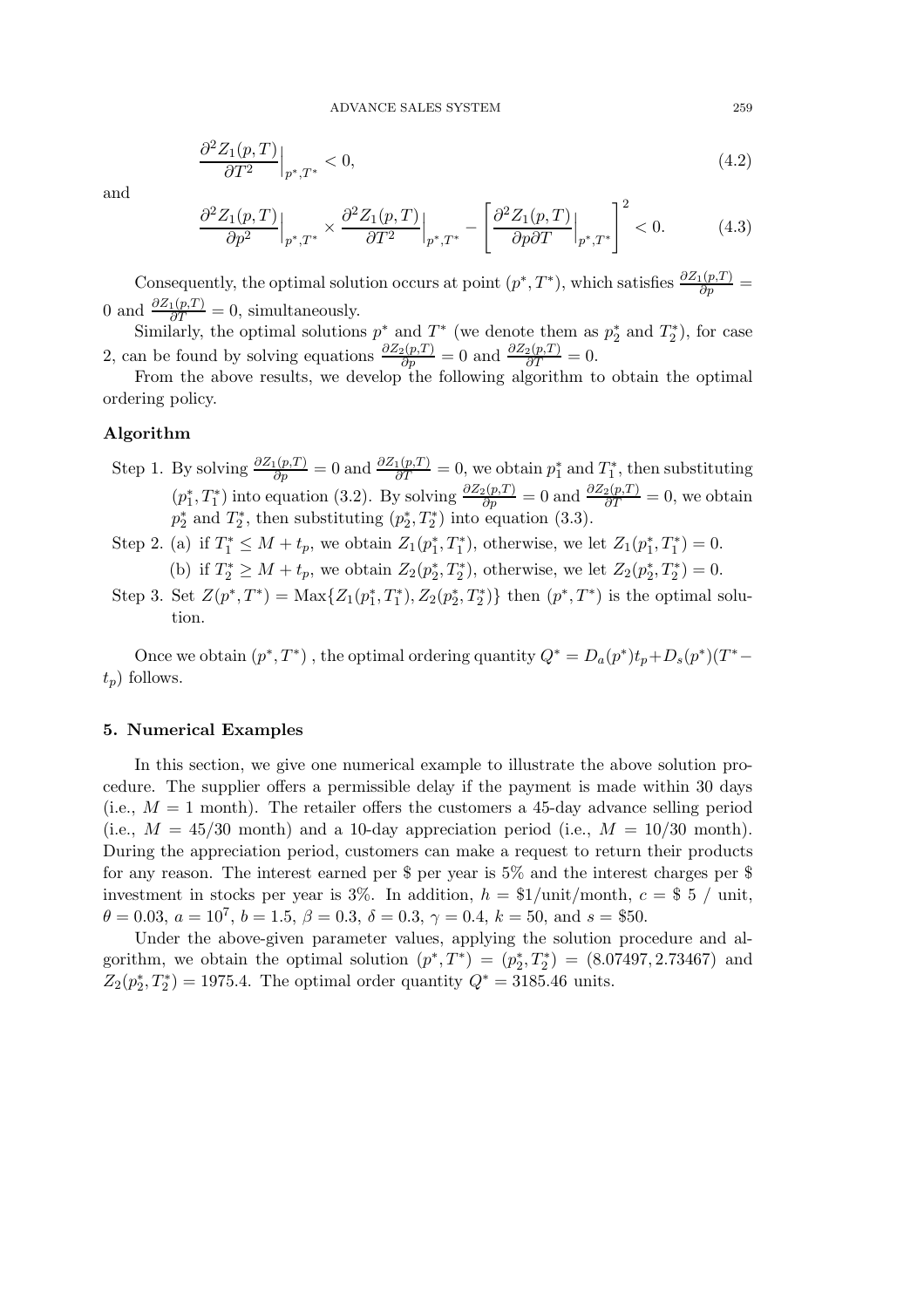# 6. Conclusions

In this article, we discussed the inventory issues including advance sales, return guarantees, and trade credit. We established an inventory model with price-dependent demand for a retailer who simultaneously receives trade credit from its supplier, and offers advance sales and an appreciation period to its customers. Offering an appreciation period is a commonly adopted method by retailers. During the appreciation period, customers can request to return products for any reason. We provide an easy and useful algorithm to find the optimal advance selling period and optimal sales period. Finally, a numerical example is given to illustrate the solution procedure. In future research, our model can be extended in several ways. It might be worth considering the situation in which retailers incorporate some hidden inventory costs, such as transportation costs.

#### Acknowledgements

The authors are grateful to anonymous referees for their encouragement and constructive comments. This research was supported by the National Science Council of the Republic of China under Grant NSC 102-2410-H-570-001.

#### References

- [1] Abad, P. L. (2003). Optimal pricing and lot-sizing under conditions of perishability, finite production and partial backordering and lost sale, European Journal of Operational Research, Vol.144, 677-685.
- [2] Begum, R., Sahoo R. R. and Sahu S. K. (2012). A replenishment policy for items with price-dependent demand, time-proportional deterioration and no shortages. International Journal of Systems Science, Vol.43, 903-910.
- [3] Balkhi, Z. T. (2011). Optimal economic ordering policy with deteriorating items under different supplier trade credits for finite horizon case, International Journal of Production Economics, Vol.133, 216-223.
- [4] Chang, C. T. and Teng, J. T. (2004). Retailer's optimal ordering policy under supplier credits, Mathematical Methods of Operations Research, Vol.60, 471-483.
- [5] Chang, C. T., Wu, S. J. and Chen, L. C. (2009). Optimal payment time with deteriorating items under inflation and permissible delay In payments, International Journal of Systems Science , Vol.40, 985-993.
- [6] Chang, H. J., Teng, J. T., Ouyang, L. Y. and Dye, C. Y. (2006). Retailer's optimal pricing and lot-sizing policies for deteriorating items with partial backlogging, European Journal of Operational Research, Vol.168, 51-64.
- [7] Chung, K. J. and Liao, J. J. (2004). Lot-sizing decisions under trade credit depending on the ordering quantity, Computers and Operations Research, Vol.31, 909-928.
- [8] Chung, K. J., Goyal, S. K. and Huang, Y. F. (2005). The optimal inventory policies under permissible delay in payments depending on the ordering quantity, International Journal of Production Economics, Vol.95, 203-213.
- [9] Chen, L. H. and Kang, F. S. (2010). Integrated inventory models considering permissible delay in payment and variant pricing strategy, Applied Mathematical Modeling, Vol.34, 36-46.
- [10] Chen, M. L. and Cheng, M. C. (2011). Optimal order quantity under advance sales and permissible delays in payments, African Journal of Business Management, Vol.17, 7325-7334.
- [11] Cohen, M. A. (1977). Joint pricing and ordering policy for exponentially decaying inventory with known demand, Naval Research Logistics Quarterly, Vol.24, 257-268.
- [12] Davis, S., Gerstner, E. and Hagerty, M. (1995). Money back guarantees in retailing: matching products to consumer tastes, Journal of Retailing, Vol.71, 7-22.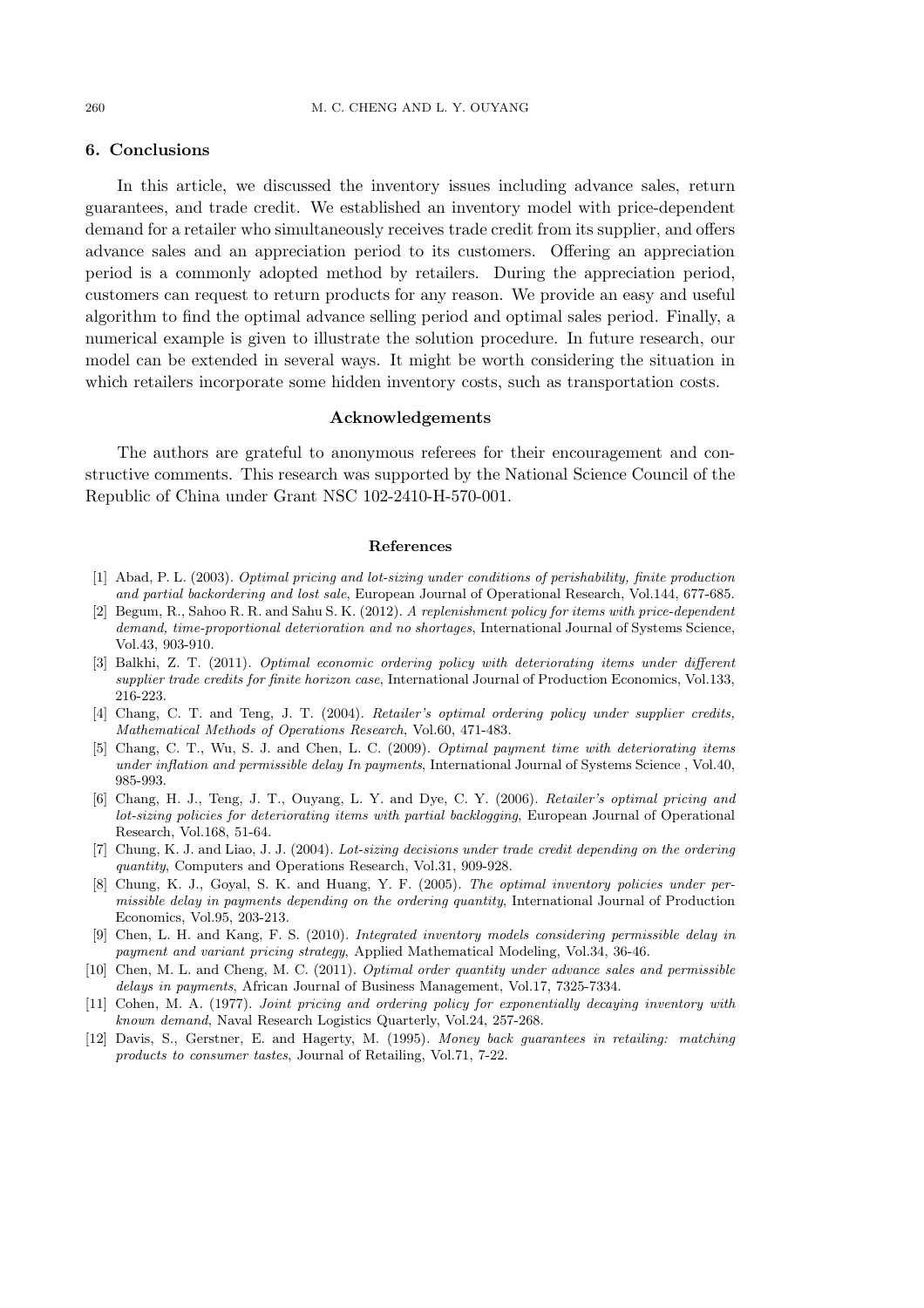- [13] Davis, S., Hagerty, M. and Gerstner, E. (1998). Return policies and the optimal level of 'Hassle', Journal of Economics and Business, Vol.50, 445-460.
- [14] Goyal, S. K. (1985). *Economic order quantity under conditions of permissible delay in payments*, Journal of the Operational Research Society, Vol.36, 335-338.
- [15] Goyal, S. K., Teng, J. T. and Chang, C. T. (2007). Optimal ordering policies when the supplier provides a progressive interest scheme, European Journal of Operational Research, Vol.179, 404- 413.
- [16] Hess, D. J., Chu, W. and Gerstner, E. (1996). Controlling product returns in direct marketing, Marketing Letters, Vol.7, 307-317.
- [17] Huang, Y. F. (2003). Optimal retailer's ordering policies in the EOQ model under trade credit financing, Journal of the Operational Research Society, Vol.54, 1011-1015.
- [18] Huang, Y. F., Lai, C. S. and Shyu, M. L. (2007). Retailer's EOQ model with limited storage space under partially permissible delay in payments, Mathematical Problems in Engineering, Vol.2007, Article ID 90873, 18 pages, doi:10.1155/2007/90873.
- [19] Li, Y., Xu, L. and Li, D. (2013). Examining relationships between the return policy, product quality, and pricing strategy in online direct selling, International Journal of Production Economics, Vol.144, 451-460.
- [20] Lou, K. R. and Wang, W. C. (2013), A comprehensive extension of an integrated inventory model with ordering cost reduction and permissible delay in payments, Applied Mathematical Modelling, Vol.37, 4709-4716.
- [21] McCardle, K., Rajaram, K. and Tang, C. S. (2004). Advance booking discount programs under retail competition, Management Science, Vol.50, 701-708.
- [22] Mesak, H. I., Zhang, H. and Pullis, J. M. (2010). On optimal service capacity allocation policy in an advance selling environment in continuous time, European Journal of Operational Research, Vol.203, 505-512.
- [23] Moe, W. W. and Fader, P. S. (2002). Using advance purchase orders to forecast new product sales, Marketing Science, Vol.21, 347-364.
- [24] Mukhopadhyay, S., Mukherjee, R. N. and Chaudhuri, K. S. (2004). Joint pricing and ordering policy for a deteriorating inventory, Computers and Industrial Engineering, Vol.47, 339-349.
- [25] Mukhopadhyay, S., Mukherjee, R. N. and Chaudhuri, K. S. (2005), An EOQ model with twoparameter Weibull distribution deterioration and price-dependent demand, International Journal of Mathematical Education in Science and Technology, Vol.36, 25-33.
- [26] Soni, H. N. and Patel, K. A. (2013). Joint pricing and replenishment policies for non-instantaneous deteriorating items with imprecise deterioration free time and credibility constraint, Computers & Industrial Engineering, Vol.66, 944-951.
- [27] Ouyang, L. Y., Chang, C. T. and Teng, J. T. (2005). An EOQ model for deteriorating items under trade credits, Journal of the Operational Research Society, Vol.56, 719-726.
- [28] Ouyang, L. Y. and Cheng, M. C. (2008). Optimal ordering policy for a retailer when delay in payments is permissible, International Journal of Information and Management Sciences, Vol.19, 437-453.
- [29] Ouyang, L. Y., Teng, J. T. and Chen, L. H. (2006). Optimal ordering policy for deteriorating items with partial backlogging under permissible delay in payments, Journal of Global Optimization, Vol.34, 245-271.
- [30] Petersen, J. A. and Kumar, V. (2009), Are product returns a necessary evil? Antecedents and Consequences, Journal of Marketing, Vol.73, 35-51.
- [31] Sarker, B. R., Jamal, A. M. M. and Wang, S. (2000), *Optimal payment time under permissible delay* in payment for products with deterioration, Production Planning and Control, Vol.11, 380-390.
- [32] Shieh, S. (1996). Price and money-back quarantees as signals of product quality, Journal of Economics and Management Strategy, Vol.5, 361-377.
- [33] Tang, C. S., Rajaram, K. Alptekinoğlu, A. and Ou, J. (2004). The benefits of advance booking discount programs: model and analysis, Management Science, Vol.50, 465-478.
- [34] Teng, J. T. (2002). On the economic order quantity under conditions of permissible delay in payments, Journal of the Operational Research Society, Vol.53, 915-918.
- [35] Teng, J. T., Chang, C. T., Chern, M. S. and Chan, Y. L (2007). Retailer's optimal ordering policies with trade credit financing, International Journal of Systems Science, Vol.38, 269-278.